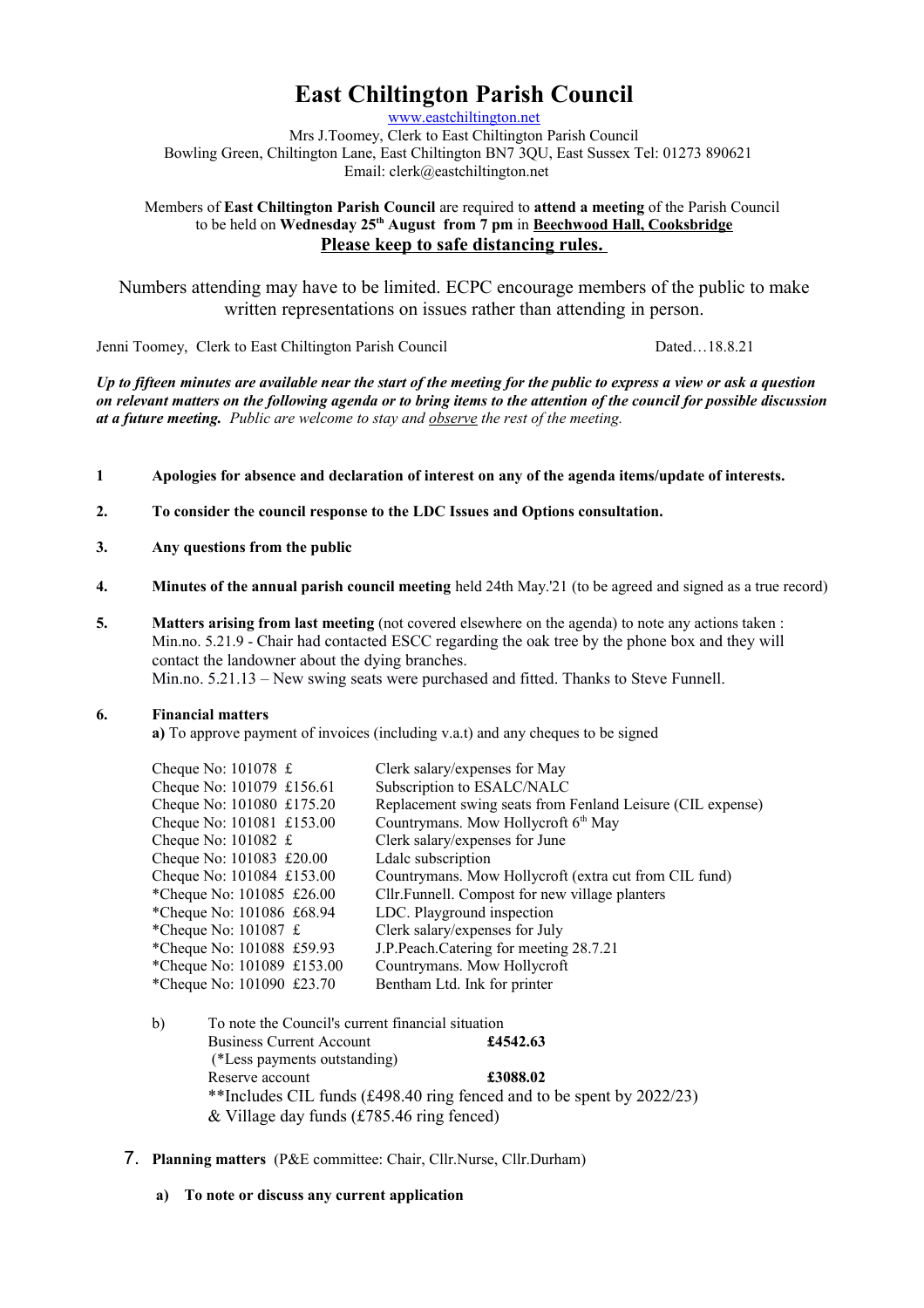**To Note:** Agricultural Prior Notification Building SDNP/21/03470/APNB The Whitehouse, Novington Lane - Creation of a new agricultural building 30.48m by 15.25 and 7.3m in height to be used for the storage of straw and agricultural machinery.

**LW/21/0301** Oakwood House Novington Lane - creation of a 1st floor bay window extension to south elevation; relocation of window to east elevation- *Whilst there is no objection to the proposal per se, we are disappointed to note there is no mitigation for light spill at night on the plans. The property is very close to the National Park Dark Skies reserve and East Chiltington Parish Council would expect planning applications to support its status.*

## **b) To note any decisions by LDC:**

**LW/21/0301** Oakwood House Novington Lane - creation of a 1st floor bay window extension to south elevation; relocation of window to east elevation- *granted. No comment on light spill*.

**LW/21/0001** Mount Pleasant Highbridge Lane East Chiltington: Conversion and extension of redundant forge to dwelling house and demolition of redundant outbuildings *– still awaiting a decision*

**SDNP/21/01715/TEL** Stantons Farmhouse, Stantons Farm, Chapel Lane, East Chiltington**:**  installation of a micro substation enclosure with dimensions of 1.2m x 1.2m x 1.2m- *permitted development, no objection from SDNPA*

**SDNP/21/01054/HOUS** 1 Chapel Cottages Chapel Lane East Chiltington**:** Formation of two storey side extension with internal alterations – *granted*

**LW/21/0262** Land Adjacent Nolands Farm, Station Road, Plumpton Green: Outline application for the demolition of 2 No. existing dwellings and outbuildings and the erection of up to 89 No. residential dwellings, including 40% affordable housing, village business hub, provision of pedestrian and vehicular access, open space, associatedinfrastructure and landscaping at Nolands Farm, Plumpton Green, all matters reserved accept access*– still awaiting a decision*

### **c) Any update on the LDC call for sites – EC2 and EC11**

## **8. To consider any reports:**

**Finance & Staffing:** Cllr.David **Communications/website:** Cllr.Goodenough **Magazine:** Cllr.Funnell **Environment/Litter pick:** Cllr.Nurse **Community events/**: Cllr.Elms **Highways, Verges:** through the clerk to ESCC Cllr.Milligan

- **9. Correspondence received since last meeting**  to note all and agree any actions required.
- **10. TECT (The East Chiltington Trust) –** Any report from Chair/Cllr.David
- **11. Any update on Data Protection** requirements and Parish website (Accessibility Regulations 2018)
- **12. Items for noting or inclusion on a future agenda.**
- **13. The next meeting of the Parish Council will be :** November 8<sup>th</sup> 2021 (subject to conditions at the time)

signed……………………………………..Mrs J.Toomey , Clerk to East Chiltington Parish Council